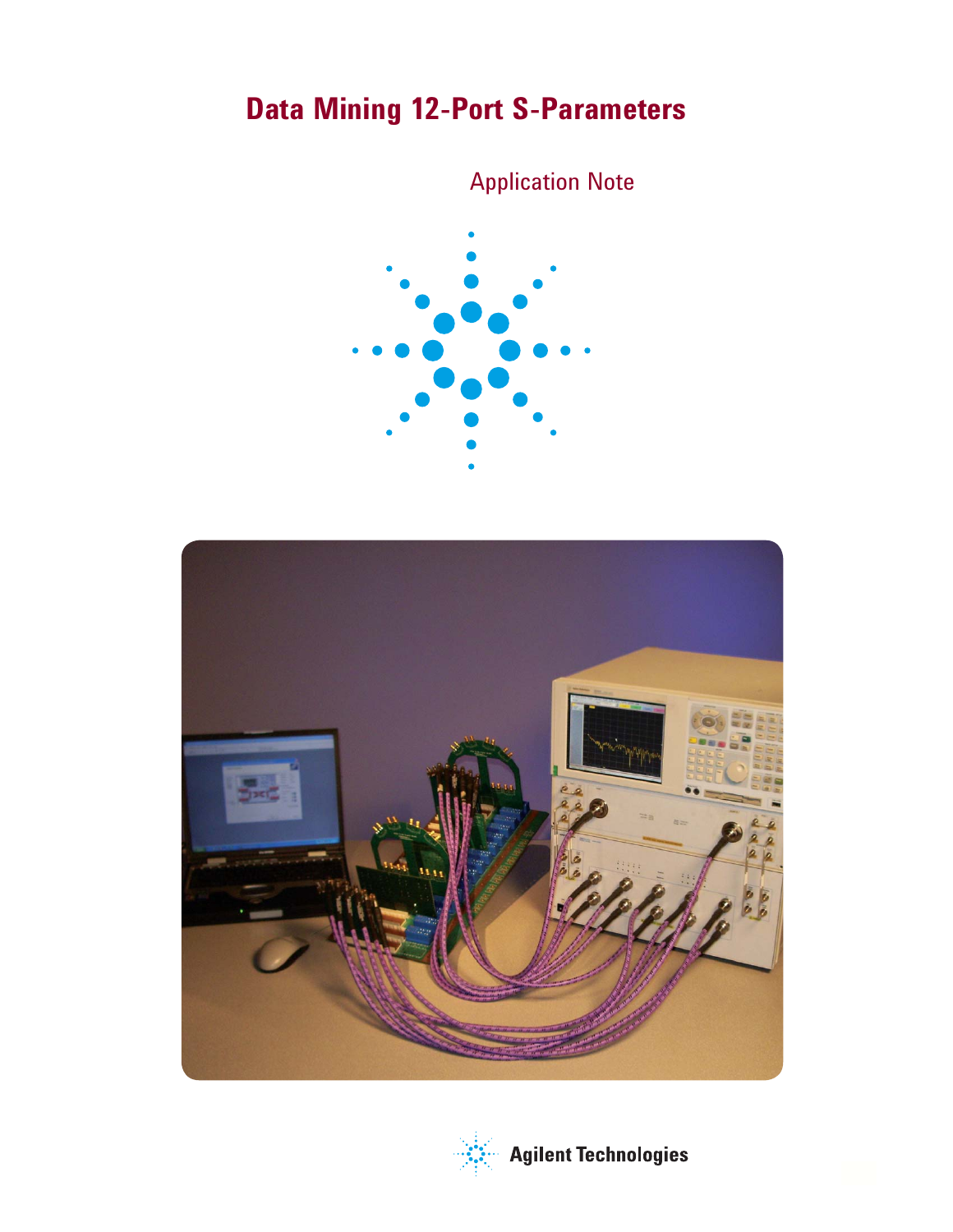# **Introduction**

*High-Speed Serial Links and the Bandwidth Of Interconnects*

12-port differential S-parameters contain the complete behavior of up to three independent differential channels in a high-speed serial interconnect. Though there are 78 unique elements, when including magnitude and phase information, single-ended and differential forms, and the frequency and time domain descriptions, there are more than 400 different elements. This application note puts into perspective the most important terms and the valuable information that can be extracted about the interconnect performance of these measurements. In particular, we will show how the information about coupling regions can be mined from 12-port measurements.

High-speed serial links proliferate in data centers between servers, in backplanes between plug-in cards and between devices on a board. Each protocol, such as Infiniband, PCI-express and SATA, undergoes generational advances, with typically a factor of two increase in bit rate per channel. For example, Infiniband was introduced at 2.5 Gbps, with a second generation announced as double data rate (DDR) at 5 Gbps, and a quad data rate (QDR) at 10 Gbps.

The bandwidth of the signal components that make up the bit stream is difficult to quantify because it changes as it propagates down the channel. The signal with the highest bit transition density looks like a clock with a clock frequency of half the data rate. If the rise time of the signal were about 7% of the clock period, the bandwidth of this bit pattern would be the fifth harmonic, or  $5 \times 0.5 \times$ bit rate or 2.5 x the bit rate.

While this might be the bandwidth of the signal at the transmitter, as it propagates down the interconnect, high frequencies are attenuated and the bandwidth reduces. In the typical case of a lossy line, only the first harmonic is left and the bandwidth is close to the clock frequency, or 0.5 x the bit rate at the receiver.

This is why the bandwidth of a serial data stream is typically reported as anywhere between 0.5 and 2.5 times the bit rate. This is a factor of five difference between different values. As a safe estimate, with bit rates in volume production of 5 Gbps, the signal bandwidth is in excess of 10 GHz and interconnects should be designed to support bandwidths in excess of 10 GHz.

In this Gigahertz frequency regime, interconnects contribute four important signal integrity problems, above and beyond the lower bandwidth problems such as terminations, switching noise, ground bounce and power distribution noise. These are losses, reflection noise from vias, mode conversion and crosstalk. Any one of these problems can cause failures in the channel if they are not specifically identified and designed out of the system right at the beginning.

Once built, the next step is evaluating the performance of the interconnect to a specification or compliance standard. If it does not pass, it is critical to identify the root cause of the performance limitation so it can be redesigned. Measurements based on S-Parameters can be a powerful tool to describe the measured electrical properties of the interconnect and by manipulating the information into various formats, can almost at a glance provide a first order estimate of the source of the design limitation.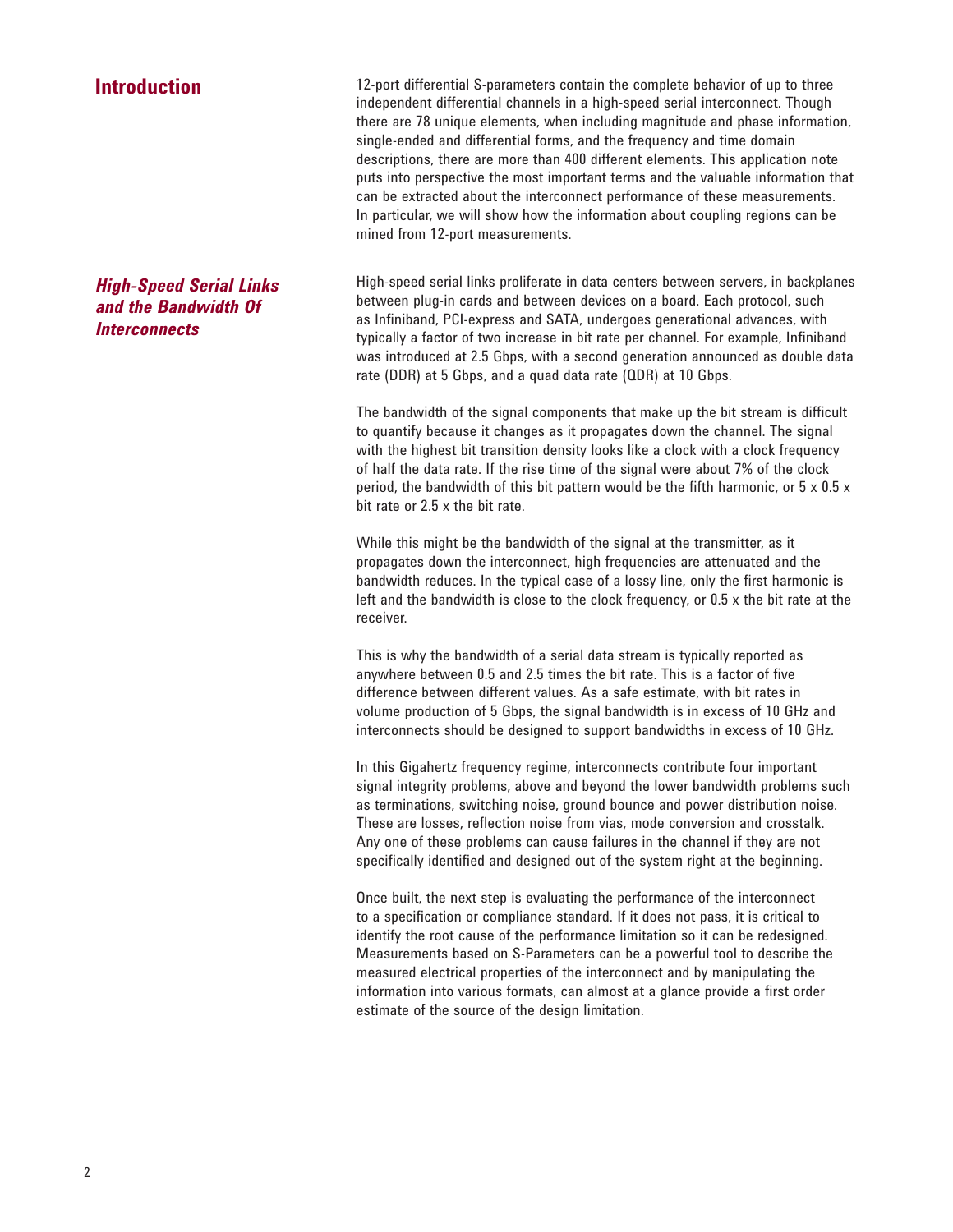S-Parameters are defined in terms of how sine waves interact with a device. A sine wave with an amplitude, phase and frequency is incident on a port of the device, coming from a 50 ohm environment. The change in the amplitude and phase of the scattered wave has information about the device. Each port of the device under test is labeled with an index number and the ratio of the sine wave scattered to the sine wave incident is tracked by the index numbers.

To interpret the various S-Parameters the same way, everyone has to agree on the same port assignments. Unfortunately, there is no standardization and this is a source of confusion. When multiple channels are described, the port assignment that provides the greatest flexibility and scaling is shown in Figure 1.



**Figure 1. Port assignments for single ended and differential channels.**

The first port is labeled as port 1, with its far end labeled as port 2. A second, single ended channel would have its ends labeled as port 3 and port 4. In this way, additional interconnect channels can be added while maintaining a consistent labeling scheme. An odd number port always has an even numbered port connected to it. This approach can be scaled to label an unlimited number of ports.

With this approach, the return loss of the first channel is S11 or S22 and the transmitted signal would be S21. The near end crosstalk, from a sine wave going into port 1 and coming out port 3, would be S31, while far end noise from one line to the adjacent would be labeled with S41.

The near end crosstalk between adjacent lines that makeup a parallel bus, for example, would be labeled as S31, S53, S75, etc. The near end crosstalk from the first line to all other lines in the bus would be S31, S51, S71, etc. It would be expected that the magnitudes of these terms drop off with spacing, if the coupling were due to short-range effects.

This labeling scheme can be applied to the same interconnects if adjacent traces are grouped as one differential pair. Two separate traces, with four single-ended ports, would have just two differential ports. In the same labeling scheme, an odd numbered differential port would connect to an even numbered differential port.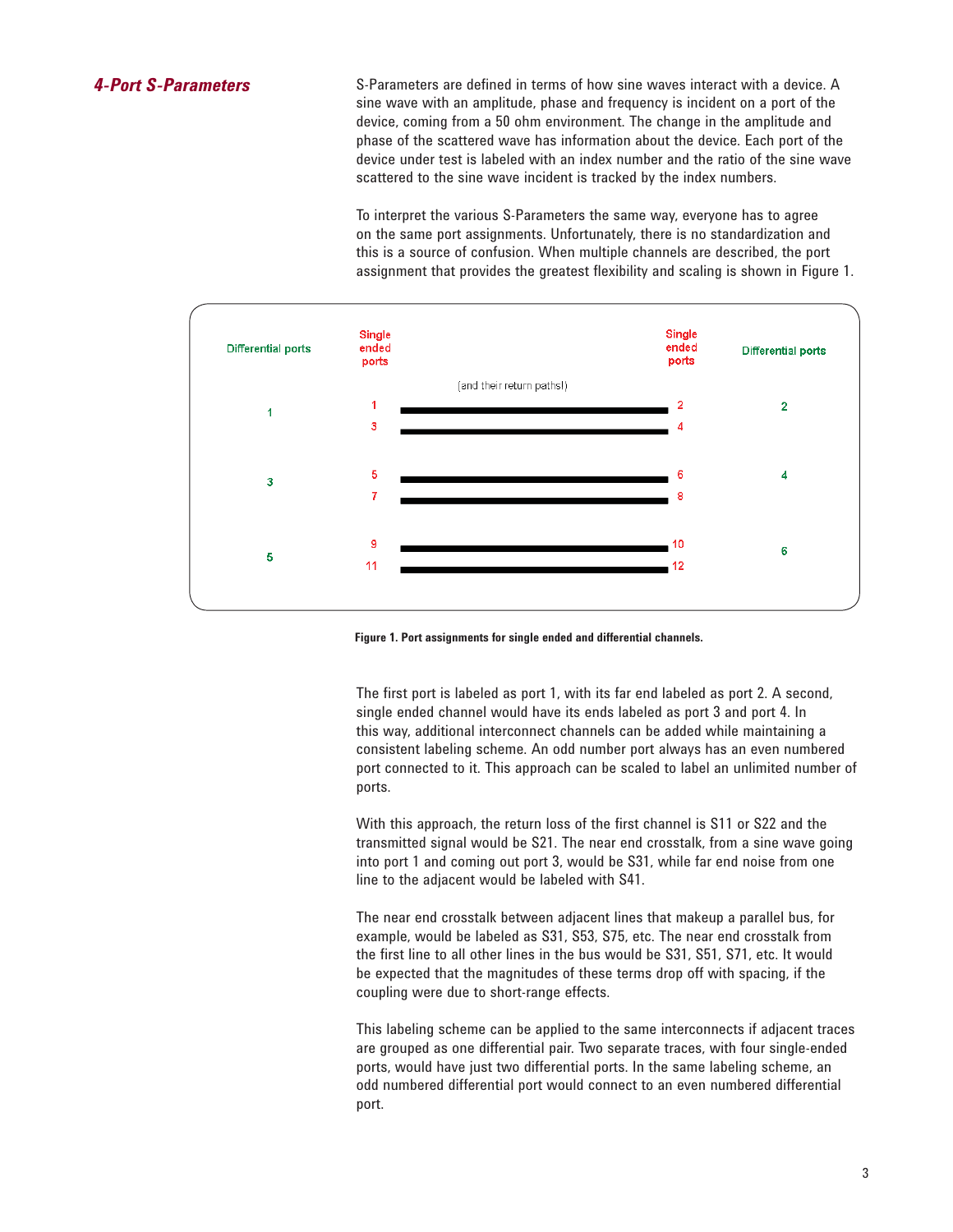*4-Port S-Parameters (cont'd.)* While the complete description of a collection of interconnects is contained in their single ended S-parameters, when describing the behavior of differential signals and common signals on a differential pair, it is convenient to convert the single ended S-Parameters into the balanced S-Parameters. This balanced S-Parameter format is also called the mixed mode or differential S-Parameters. These are three names used interchangeably in the industry for the same S-Parameters.

> The balanced S-Parameters describe the behavior of differential and common signals on the differential pairs. In addition to the standard responses of a differential signal reflected and transmitted through the channel, or a common signal reflected or transmitted through the channel, the balanced S-Parameters can describe how a differential signal is converted into a common signal and visa versa.

When describing the interactions of differential and common sine waves with each differential port, a D or C suffix is used in addition to the port index to describe the nature of the signal going in and coming out. In the normal S-Parameter notion, the first letter or index is the coming out signal while the second letter or index is the going in signal.

In this formalism, SCD21 refers to the ratio of the common sine wave signal coming out of port 2 to the differential sine wave going into port 1. In a single differential pair channel, there is port 1 on the left and port 2 on the right. Differential and common signals can interact with this channel in four different combinations. The S-Parameters associated with each combination of differential or common signal going in or out are grouped into four quadrants. These quadrants, shown in Figure 2, are: differential in differential out (DD), common in and common out (CC) and the mode conversion terms, differential in and common out (CD) and common in and differential out (DC).



**Figure 2. Four quadrants of the differential S-Parameters.**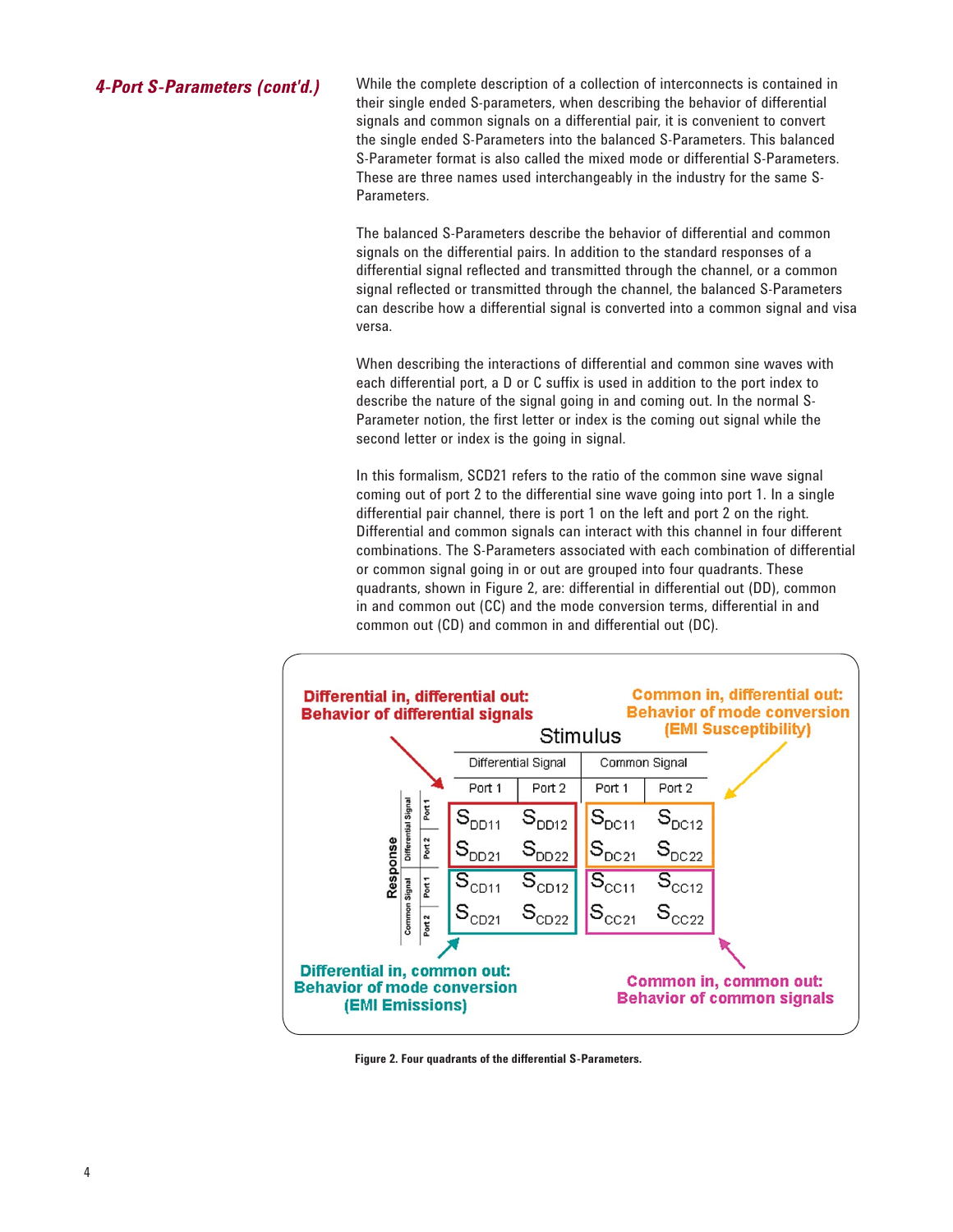Within each quadrant are the return and insertion loss elements. This is a total of 16 different elements. All the electrical properties of a differential channel are contained in these 16 matrix elements. Also, all the electrical properties of the two interconnects as single-ended channels are contained in their 16 single-ended S-Parameter elements.

Both of these matrices are equivalent ways of describing the same interconnects. The information is the same between them, they are just in different forms. They can be converted back and forth between each form using linear combinations of one matrix element to describe the other.

Though the S-Parameter formalism is defined in terms of the frequency domain and the behavior of sine waves, the information about the frequency domain behavior of interconnects can be transformed into the time domain using Fourier transforms. When viewed in the time domain, the S-Parameters define the way time domain waveforms reflect from and transmit through the interconnect.

When the time domain waveform is a step edge wave, the response is identical to the Time Domain Reflectometer (TDR) response. The transmitted response is the Time Domain Transmitted (TDT) response of the interconnect. These two time domain responses can be either as single-ended or differential responses.

The simple single-ended S-Parameter matrix has information that can be converted into a variety of other forms. By re-defining the interconnect as a single differential pair, the single-ended matrix and be converted into the differential matrix. By converting either of the waveforms into the time domain response, they can display the TDR and TDT response of the interconnect. This transparency of the same information in each format, just displayed differently, is illustrated in Figure 3.



**Figure 3. Originating from a time or frequency measurement or a simulation, the S-parameters can be transformed between single ended, differential and frequency, and time domains.**

The information is the same in each format, just displayed differently. Each element in each format reveals a different behavior more clearly than another element. All the important electrical properties of a differential channel are contained in these 4-port single-ended or 2-port differential S-Parameter elements.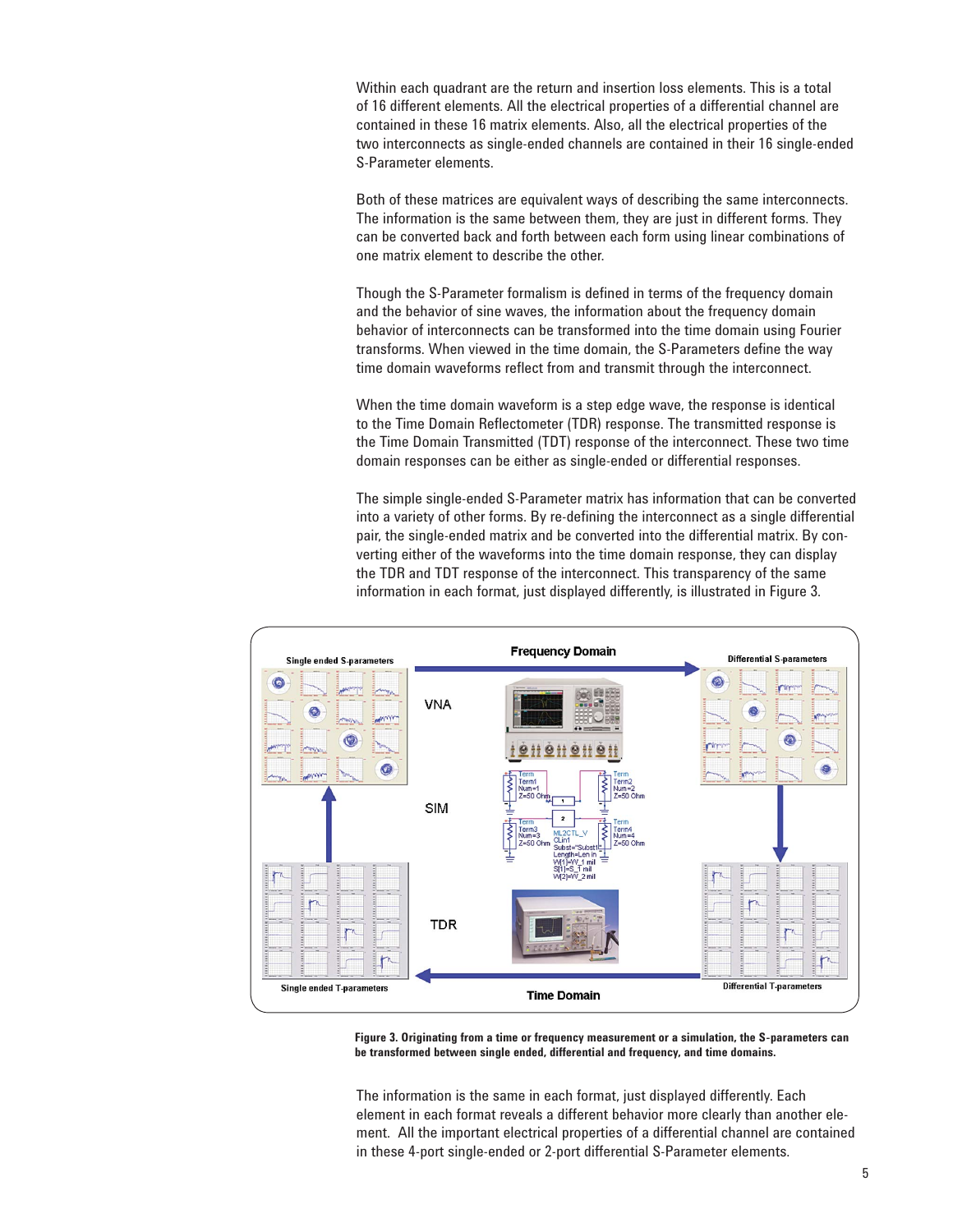# *12-Port S-Parameters and Information Overload*

Crosstalk between differential channels is an important interconnect property that is not included in the 2-port differential S-Parameters of a single differential channel. However, the interactions between two or more differential channels can easily be described with the same S-Parameter formalism, just expanded to incorporate the additional channels.

Each differential channel has two ports, an odd number on the left side and an even number on the right side. In the case of three differential channels, there are six differential ports.

As differential S-parameters, there are still four quadrants describing the interactions of each combination of differential and common signal. Within each quadrant, there is a 6 x 6 element matrix, corresponding to every combination of going in and coming out ports. This is a total of  $36 \times 4 = 144$  different matrix elements in the differential S-Parameter matrix.

If the three differential channels were described by their single ended S-Parameters, there would be six different interconnects each with two, singleended ports, or 12 ports. The S-Parameter matrix would be 12 x 12, to describe each combination of a going in port and a coming out port. This is also 144 elements. However, of these 144 elements, only  $(13 \times 12)/2 = 78$  of them are unique. Between these two matrices, there are 156 different unique terms.

Each matrix element in the single ended and differential form has two sets of data: a magnitude verses frequency and a phase verses frequency. This means that there are really  $156 \times 2 = 312$  different sets of data in a 12-port S-Parameter matrix.

The 156 unique S-Parameter matrix elements describe the behavior of sine waves interacting with the interconnect. Each of these elements can be transformed into the time domain step response. In addition, another useful time domain response is the impulse response, also referred to as the Green's function response.

The impulse response of an interconnect describes how a unit pulse of input voltage is scattered by the interconnect over a period of time. The reflected or transmitted behavior of any arbitrary incident waveform, like a pseudo random bit sequence (PRBS), can be simulated by taking the convolution integral of the impulse response and the incident waveform.

The 156 frequency domain elements, displayed in the time domain as either a step edge response or an impulse response, result in  $156 \times 2 = 312$  additional elements. Add to this the 156 phase terms, and there are really 624 different elements contained in the single ended S-Parameter matrix. Each element displays its information in a slightly different way.

Of these 624 elements, nine of them are especially useful in answering highspeed serial link performance questions almost by inspection. Focusing on these nine most useful elements, and not being distracted by the other 615 elements, will dramatically improve productivity.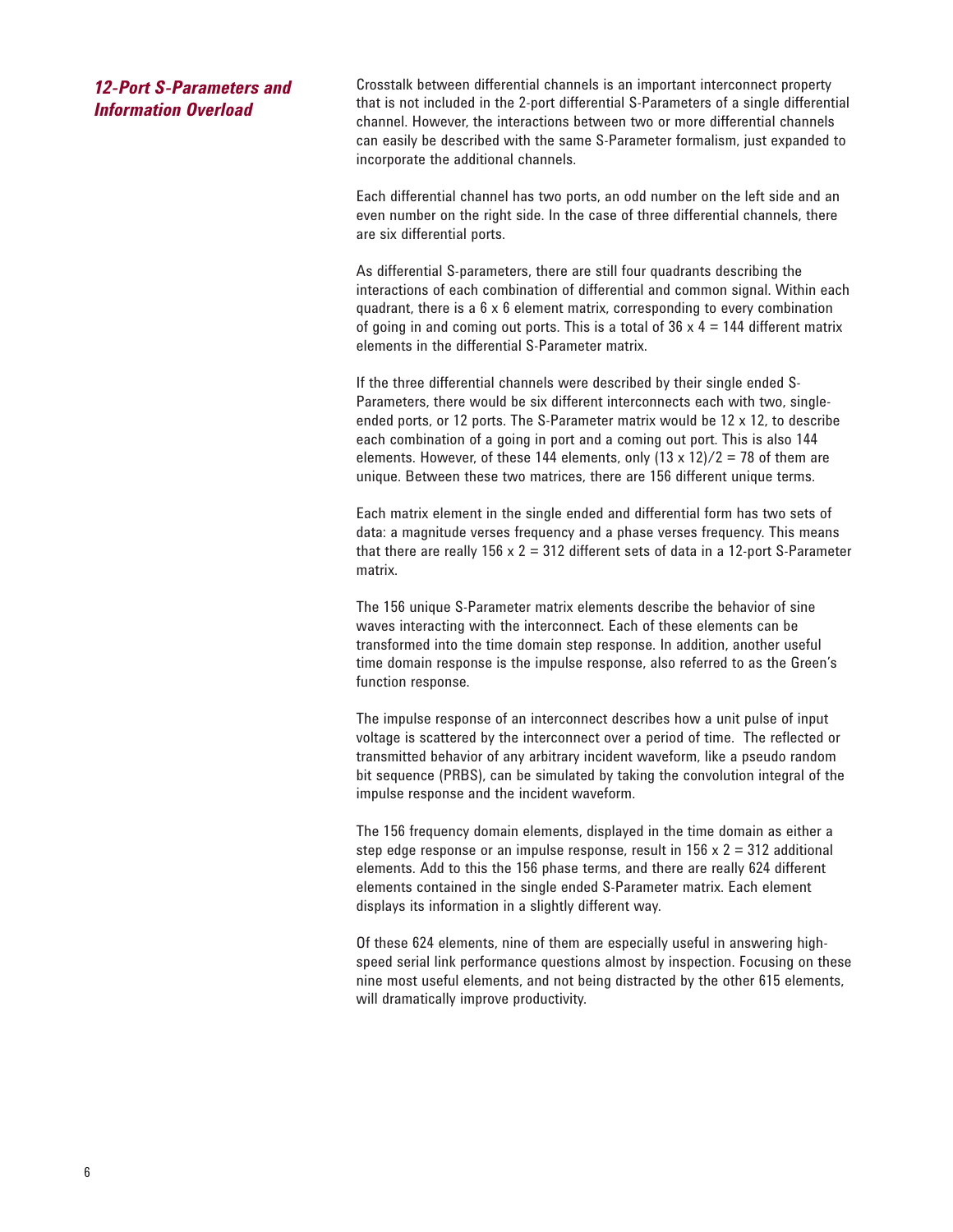## *Serial Link Performance Analysis*

To measure the 12-port S-Parameters of three channels, an instrument capable of at least 2-port measurements is required. Each matrix element would be measured one at a time. While the two ports of the instrument are connected to two of the 12 ports, the other 10 ports would have to be terminated in 50 ohms. For a 12 port single ended system, a total of 72 different pairs of connections and re-connections would have to be done to cover all 78 unique elements in the single-ended S-Parameter matrix. Measuring the 12 different diagonal elements would only require six pairs of connections.

A much simpler process is possible if a 12-port instrument is used, as shown in Figure 4.



**Figure 4. Example of typical 12-port VNA measurement system.**

Regardless of how the initial measurements of the 12-port S-Parameters are performed, they can be transformed into any of the formats with straightforward mathematical operations.

The most important question to answer is the performance of each measured channel. For high-speed serial data channels, the shape and features of the eye diagram can directly assess performance.

A measurement of the SDD21 time domain impulse response contains information about how any arbitrary waveform will propagate through the channel. To turn this into an eye diagram, a PRBS signal at the test bit rate is synthesized and the convolution integral between the waveform and the impulse response is calculated. The resulting time domain waveform is well correlated to what appears at the receiver on an oscilloscope when a signal generator is input into the device under test. This is sliced synchronous with the clock and each consecutive pair of bits is superimposed to create an eye diagram.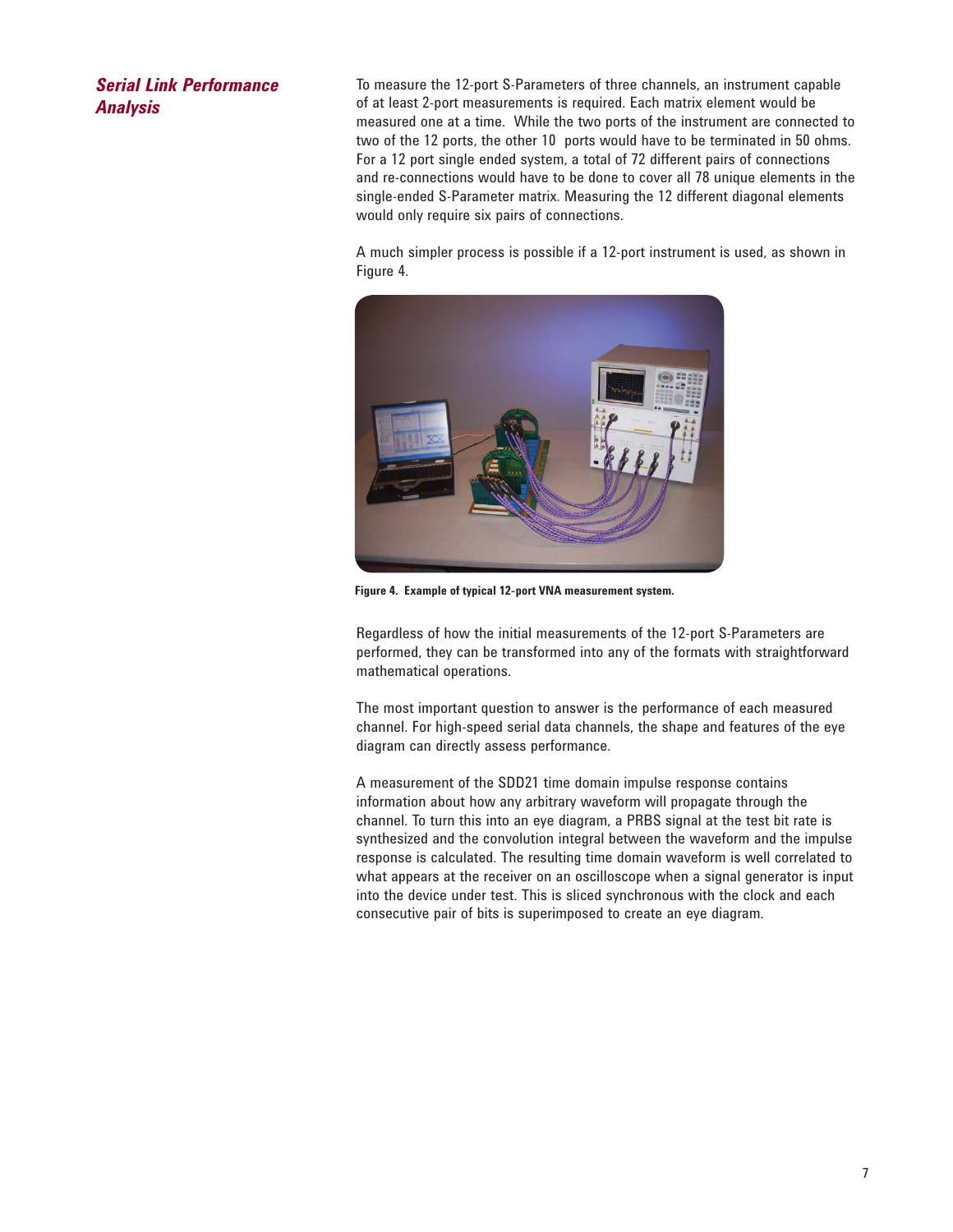# *Serial Link Performance Analysis (cont'd.)*

Figure 5 is an example of the measured impulse response of a backplane channel and the resulting eye diagram at 2.5 Gbps and 5 Gbps.



**Figure 5. Impulse response of the SDD21 element and resulting simulated eye diagrams for synthesized 2.5 Gbps and 5 Gbps PRBS signals.**

The impulse response provides an immediate view of the inter symbol interference (ISI) which will arise in the interconnect. With a 20 GHz measurement bandwidth, the impulse response is about 20 psec. As this impulse propagates through the interconnect, the losses and impedance discontinuities remove the higher frequency components of the signal causing it to spread out.

The time base in this example is 200 psec/div. This is one unit interval for a 5 Gbps signal. It is apparent how a single bit would spread out over at least 2 bit intervals. This is for a 20 psec wide impulse response. If the input signal were a 200 psec wide bit, the transmitted bit would have spread out even more. With this much ISI, we would expect the eye diagram at 5 Gbps to show considerable collapse and deterministic jitter. This is apparent in the synthesized eye diagrams.

While the eye diagram describes the performance of the interconnect, there is no information about why the interconnect has such poor 5 Gbps performance. The first step in optimizing performance is identifying the root cause of the limitation.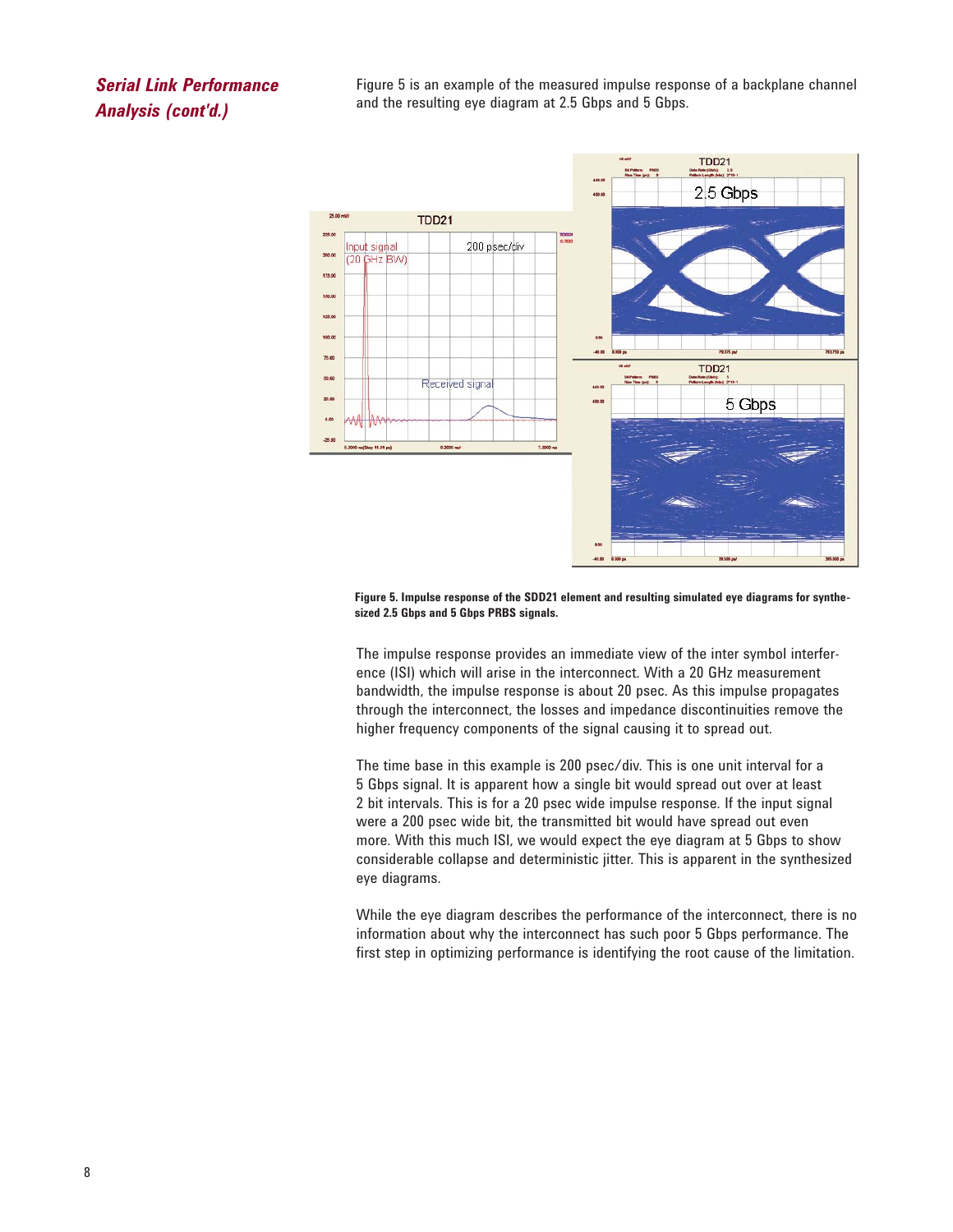**Losses I**n the gigabit regime of high-speed serial links, interconnects are not transparent due to four families of problems: losses, impedance discontinuities from vias, mode conversion and channel-to-channel crosstalk. The impact each problem has on interconnect performance can be mined from specific S-Parameters.

> The differential insertion loss, SDD21 in the frequency domain, has information about the nature of the losses. Figure 6 shows an example of SDD21 for three different channels measured in the same backplane.



**Figure 6. Measured SDD21 of three channels in the same backplane.**

Below 3 GHz, the insertion loss is monotonic, suggesting the drop is dominated by conductor and dielectric losses. The slope is about 20 dB/3 GHz or 6.7 dB/ GHz. In this example, the total interconnect length is about 40 inches long, so the normalized loss is about 0.17 dB/inch/GHz. This is to be compared with the rough rule of thumb for a 5 mil wide line in FR4 of about 0.15 dB/inch/GHz.

Below a bandwidth of 3 GHz, the behavior suggests losses dominate performance. This would apply to bit rates as high as 6 Gbps. This suggests that the dominant root cause of the collapse of the eye at 5 Gbps is probably due to losses.

Above 3 GHz, the variations in SDD21 suggest the presence of impedance discontinuities. Even though these three channels are adjacent in the same backplane, they have very different insertion loss above 3 GHz, suggesting specific structural differences in the channels.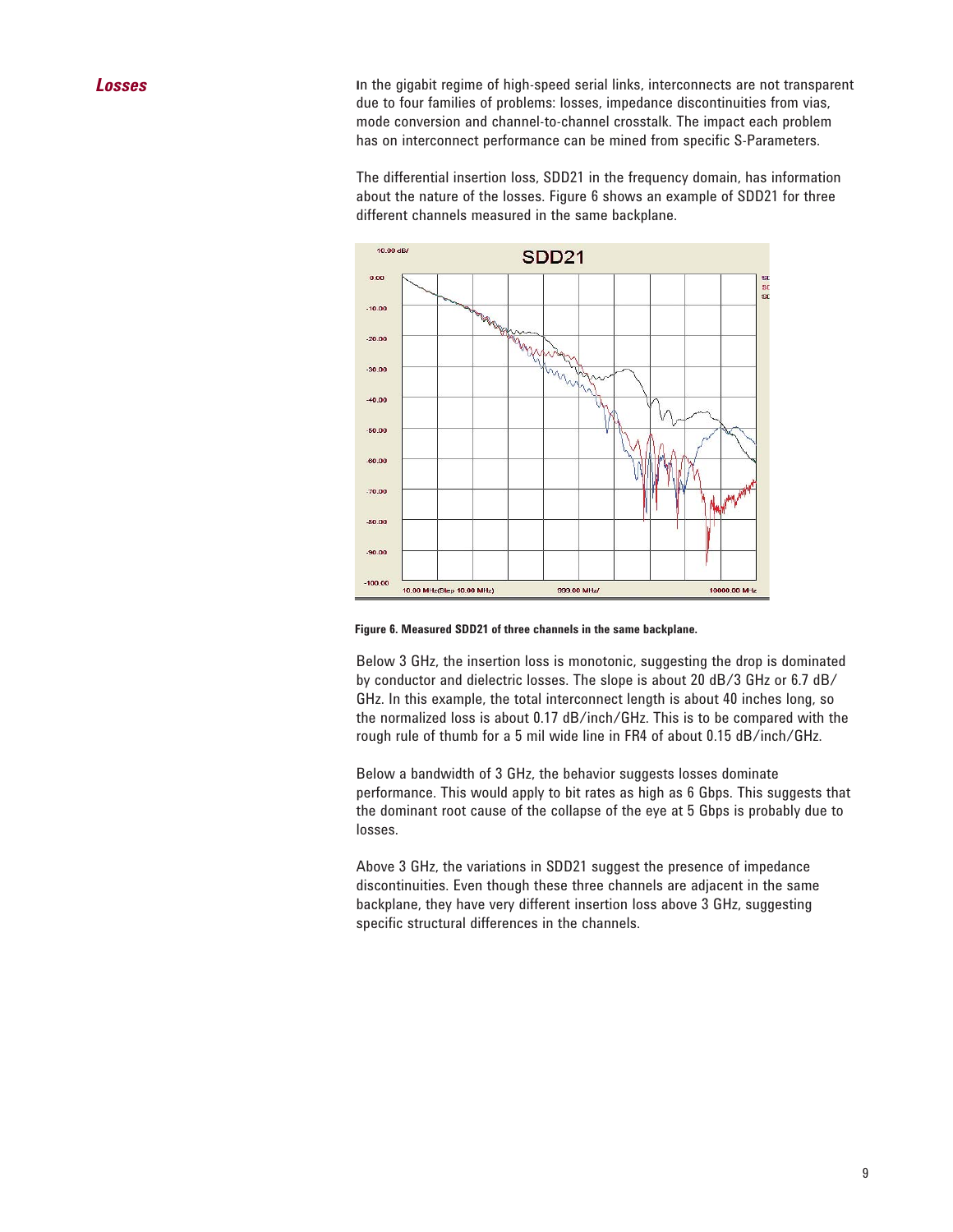### *Impedance Discontinuities*

The details of the impedance discontinuities which might be giving rise to the insertion loss behavior above 3 GHz can be explored from the return loss measurements, displayed in the time domain for a step response. This is sometimes referred to as the SDD11 time domain or TDD11 differential response. Figure 7 shows the measured TDD11 response for these same three channels.



**Figure 7. Measured differential TDR response of three differential channels..**

The differential TDR response immediately identifies the impedance discontinuities from the 100 ohm differential source. Though there are small variations in the differential impedance of the daughter card, including the launch, the dominant discontinuities are from the vias on the daughter card side and then on the backplane side.

While much focus is placed on the connectors between the daughter card and motherboard, the connectors themselves are often very well matched to the 100 ohm environment. Rather, the biggest source of discontinuity is the vias. In this example, the variation in the magnitude of the via reflections probably are the source of the insertion loss variation.

Improving performance for bandwidths greater than 3 GHz would require improving the vias. They appear as low impedance discontinuities because of the stubs on the top and bottom of the signal transition layers. By reducing the capacitance of the vias and minimizing their length, their impedance can be greatly reduced to the point where they do not influence performance well into the 10 GHz region.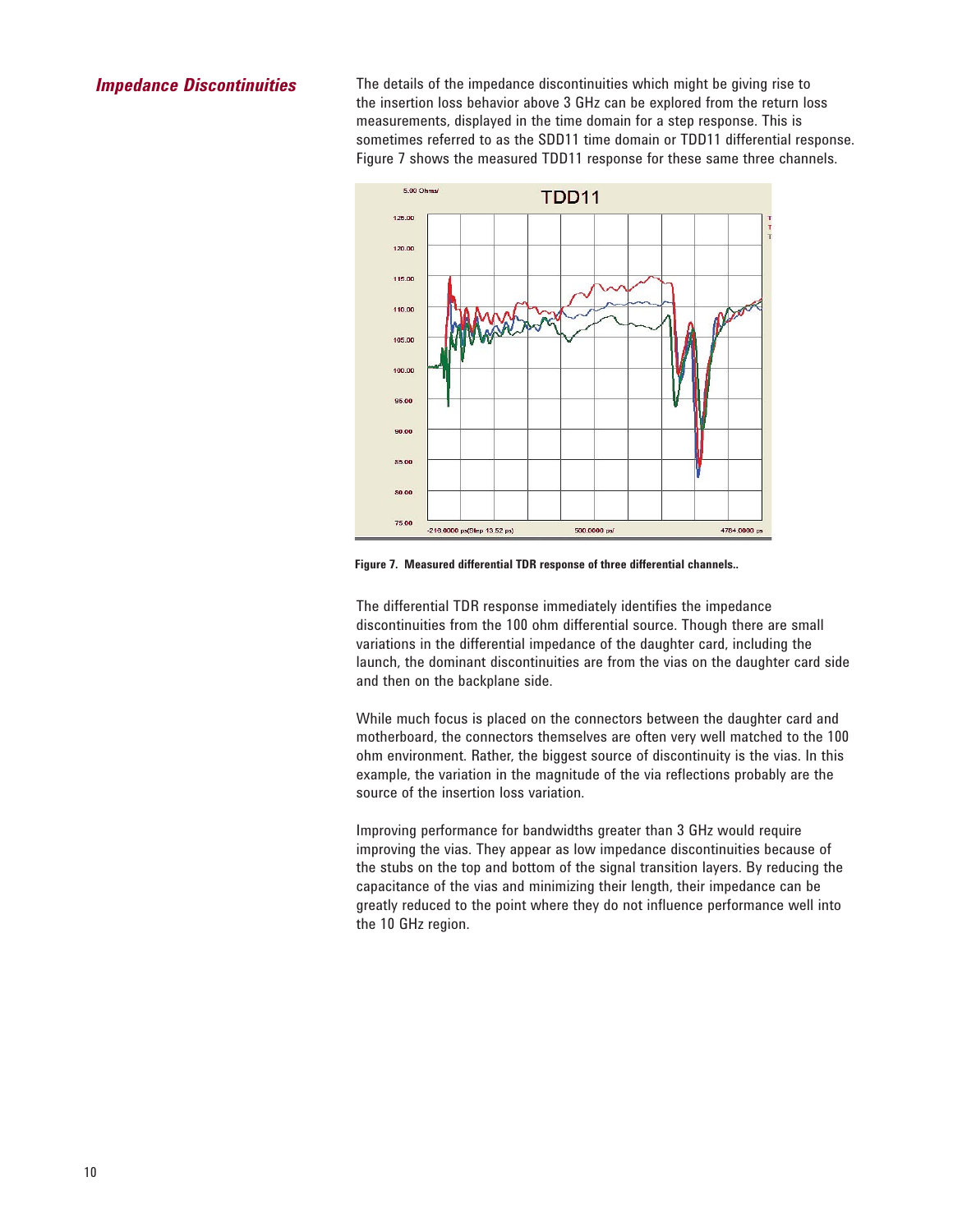*Mode Conversion* Another source of differential insertion loss is from mode conversion of some differential signal into common signal. Any asymmetry between the two lines that make up a differential pair will contribute to mode conversion. Mode conversion will cause two problems. First is the reduction in differential signal quality. This will increase the differential insertion loss. The second problem is the creation of the common signal.

> Most differential receivers have a high threshold for common signal rejection so the common signal by itself may not cause a problem. However, if the common signal were to reflect from common impedance variations, and encounter the asymmetry again, it could re-convert back into a differential signal, but with an added skew. This will further distort the differential signal, increase ISI and ultimately cause a higher bit error rate.

If any of the common signal were to get out of the system, especially on twisted pairs, it can contribute to radiated emissions and possibly cause an EMI failure. It only takes about 3 micro amps of common current on an external cable to fail an FCC Class B test. Even if the common impedance were as high as 300 ohms, it only takes a common signal of about 1 mV to fail an FCC test. When the typical high-speed serial link signal is at least 100 mV, only 1% conversion is required to fail an FCC test.

Mode conversion by asymmetries in the interconnect is characterized by the SCD21 term. This is a measure of how much common signal emerges on port 2 from a differential signal incident on port 1. Figure 8 is an example of the measured SCD21 signal in the time domain, using a 400 mV incident differential signal.



**Figure 8. Measured SCD21 in the time domain for three different channels on a scale of 5 mV/div.**

In this example, the three channels have about the same mode conversion, about 15 mV out of 400 mV or 4 percent. The difference in the sign between the three channels is an indication that the slow line in the pair varies between the three channels.

While this amount of common signal might cause a problem if it were to escape onto external twisted pairs, if would not cause a problem if it were confined to the backplane interconnect.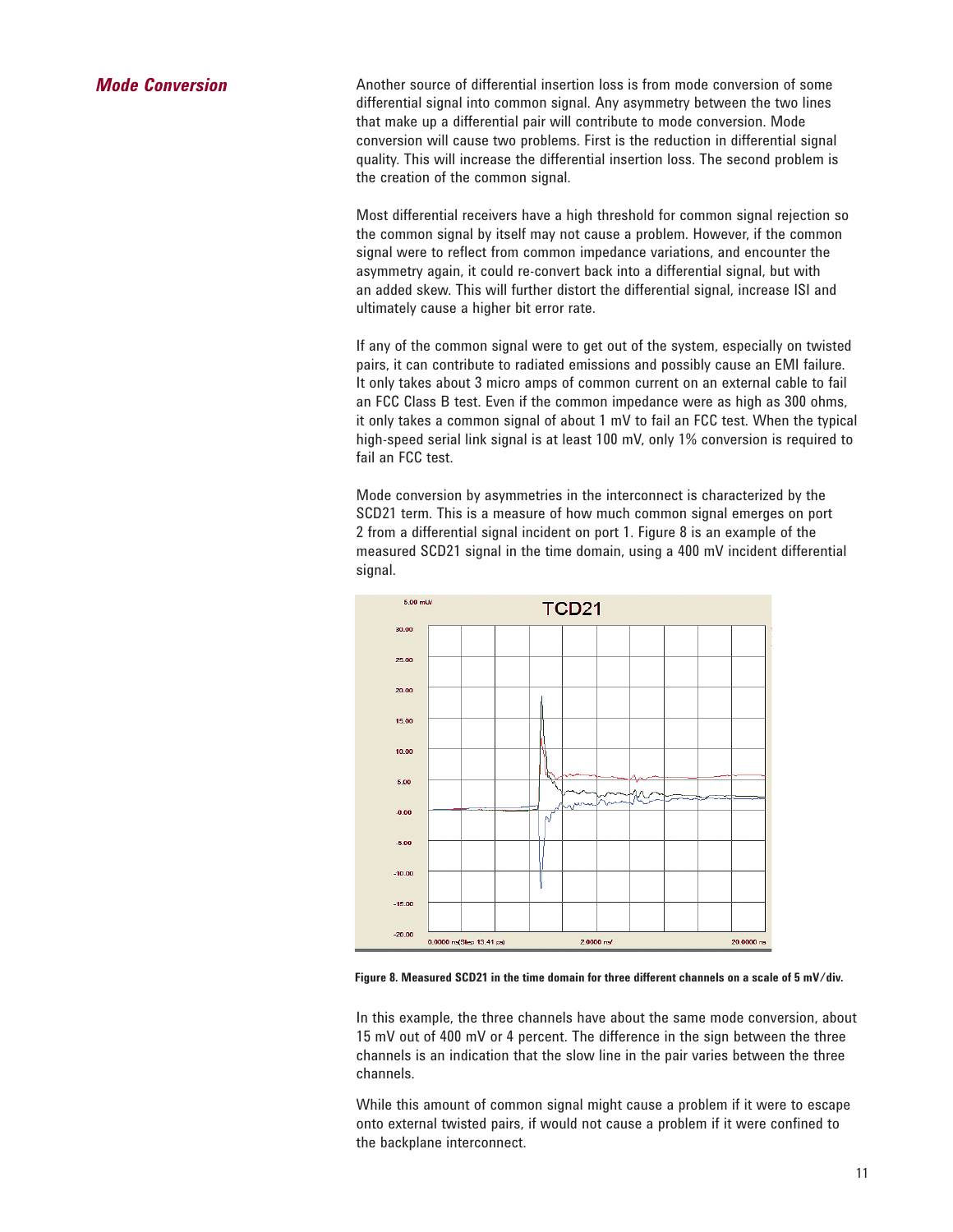*Mode Conversion (cont'd.)* If a common signal poses a problem, the first step to reduce it is to determine where the asymmetry is that causes the problem. This can be deduced by observing the SCD11 term, also in the time domain. This term is the common signal coming out of port 1 when a differential signal goes into port 1. When viewed in the time domain from a step response, the instant in time when the common signal comes back out is a measure of where it might have been produced. Figure 9 is an example of the SCD11 time domain response compared to the SDD11 response of the same backplane.



**Figure 9. Measured SCD11 displayed in the time domain from a step response showing the possible spatial location of the mode conversion as the connector and via field.**

In this example, most of the common signal reflected back seems to occur coincident with the reflection from the connector and the via field. A possible fix might be to select different paths in the connector, match the vias structures or better match the escapes from the via field. The root cause of mode conversion is only suggested by the SCD11 response, as not all conversion processes result in a reflection of the converted common signal back to the source.

It is not possible to further refine the location directly from the front screen. The only way to refine the source of the mode conversion would be to model various possible mechanisms and compare the simulated responses with the measured behavior, comparing the SCD11, SCD21, SDD11 and SDD21 responses.

Of course, it is almost impossible to eliminate mode conversion in any real interconnect. In addition to reducing it, all external connections must use common choke filters to attenuate the common signal before it can launch on an external cable. However the more it can be reduced at the source the further reduction there is through the filter and the more robust the product is to EMI problems.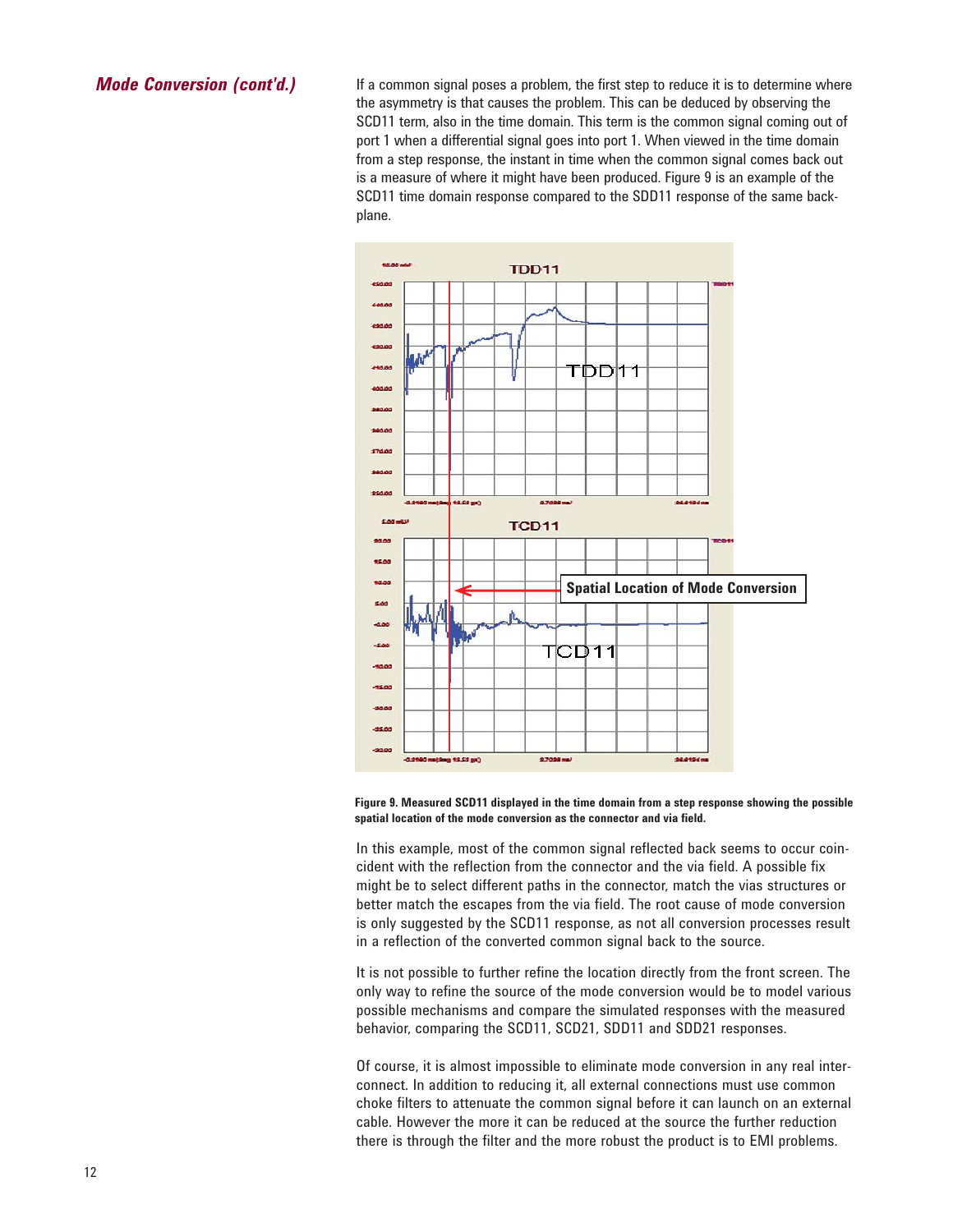*Channel to Channel Crosstalk* The final high-speed serial link problem from the interconnect is channel-tochannel crosstalk between any two channels. The noise on one pair from a signal on the other pair will be picked up at either the near end or far end of the quiet pair. The magnitude and shape of the noise signature at the near end and far end of the quiet pair will be different. The differential near end noise between adjacent channels is described by SDD31, while the far end noise is described by SDD41. Likewise, in the channel two away from the active line, the near end noise is SDD51 and the far end noise is SDD61. An example of the measured noise is shown in Figure 10.



**Figure 10. Measured differential NEXT and FEXT in a backplane system.**

For comparison, the SDD21 response is also shown on the same scale. As expected, in this stripline based interconnect system, the far end noise, SDD41, is much less than the near end noise, SDD31. In fact, the presence of any far end noise in a stripline system is usually due not to noise generated propagating in the forward direction, but to the backward propagating noise reflected into the forward direction by impedance discontinuities. In general, the far end noise is typically about 10 dB lower than the near end noise.

When the crosstalk is dominated by the distributed coupling between the transmission lines that make up each differential pair, the near end noise to a channel two lanes distant is expected to be lower and is shown in this example to be more than 30 dB lower than to an adjacent channel. However, at about 7 GHz, the near end noise between the active channel and the adjacent and two away channel are almost the same. This is usually an indication of coupling in the connector or via field and can be a longer-range coupling.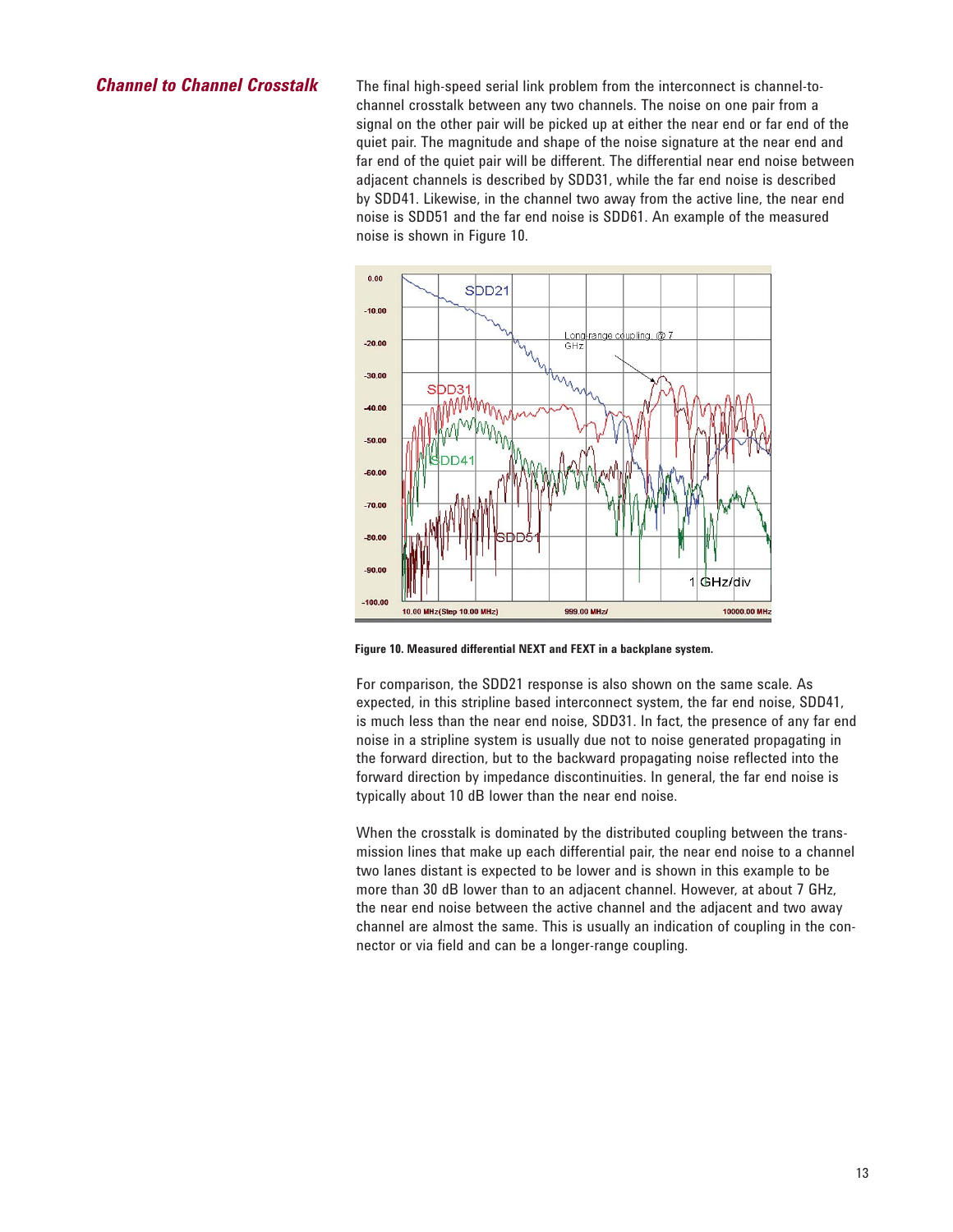*Channel to Channel Crosstalk (cont'd.)*

One way of identifying the dominant source of the coupling is by observing the SDD31 response in the time domain, as illustrated in Figure 11.





The SDD11 response, displayed in the time domain, shows the impedance profile of the backplane system. It identifies the time at which the reflection from each physical feature is received at port 1. This timing can be used to interpret the near end noise, SDD31 on the second channel.

There is a large NEXT noise pulse picked up in the quiet channel right when the incident signal reflects from the connector and via field. This is probably the origin of the 7 GHz noise.

After the connector, a large amount of near end noise can be seen as the incident signal is propagating down the backplane trace. This suggests that most of the noise, especially at lower frequency is due to pair-to-pair coupling in the backplane interconnect. To reduce this noise would require increasing the spacing between the differential pairs in the backplane.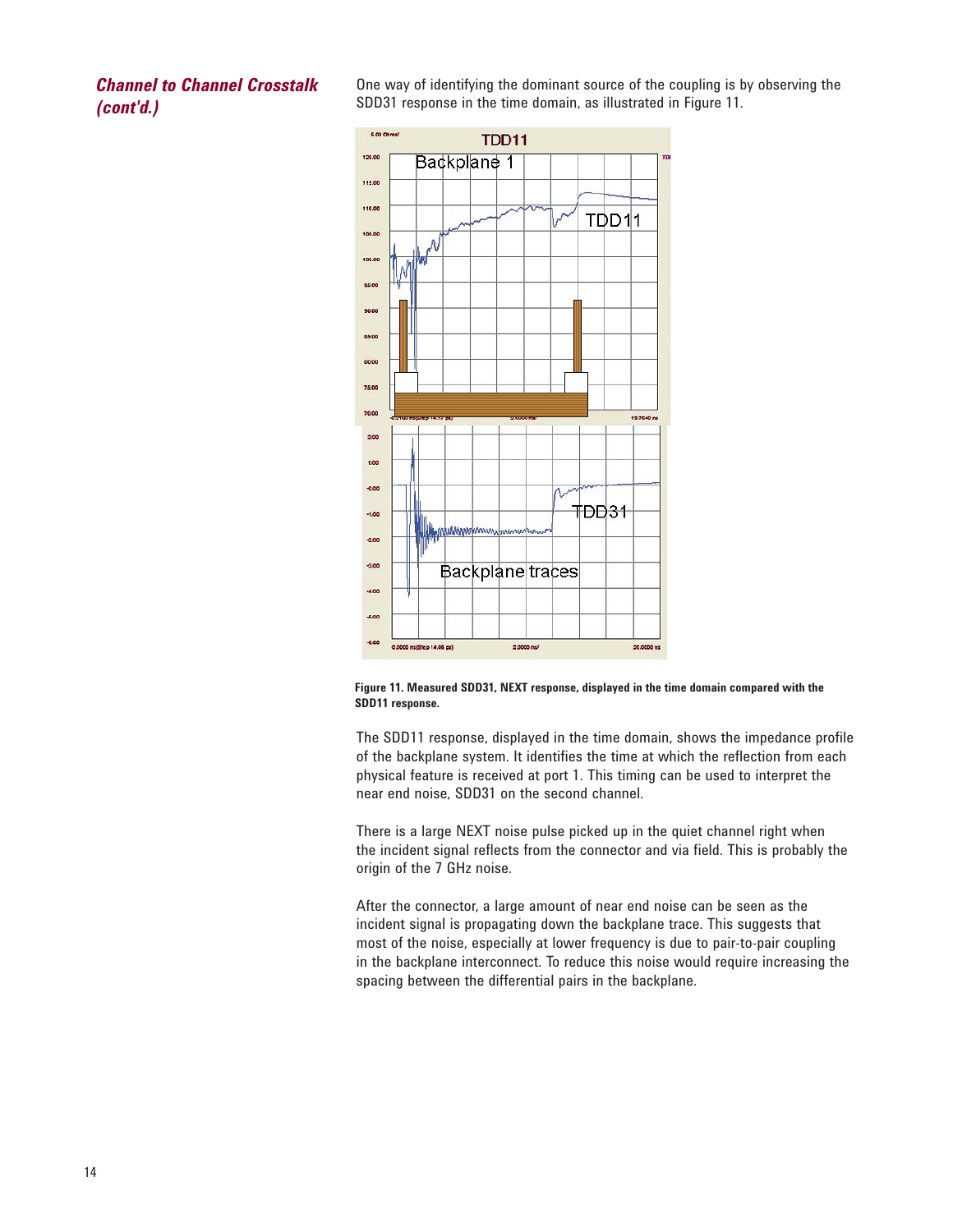# *Conclusion*

All the electrical properties of three differential channels are contained in the 12 port S-Parameters matrix elements. These can be seamlessly transformed to the differential format, and between the frequency and time domains. Each different element in each different form tells a slightly different story about the behavior of the interconnects.

The first step in any interconnect characterization is to use the information as presented on the front screen to quickly and routinely obtain a first order analysis of the interconnect. This does not require any model building. Nine important elements carry more valuable information than the others, from which can be obtained the intrinsic performance limitations of the interconnect and indications of the root causes of these limitations.

It is important to note that additional information about the interconnect performance is also buried in the 12-port S-parameters. However, this information cannot be as easily mined by simply observing the measured response. Rather, to dig deeper, specific models would have to be constructed and then fitted to the measured responses. In this way, all the secrets of the interconnect can be revealed. By identifying the details of the root causes of performance limitations, the design knobs that influence performance can be adjusted to find the optimized cost-performance balance to interconnect performance.